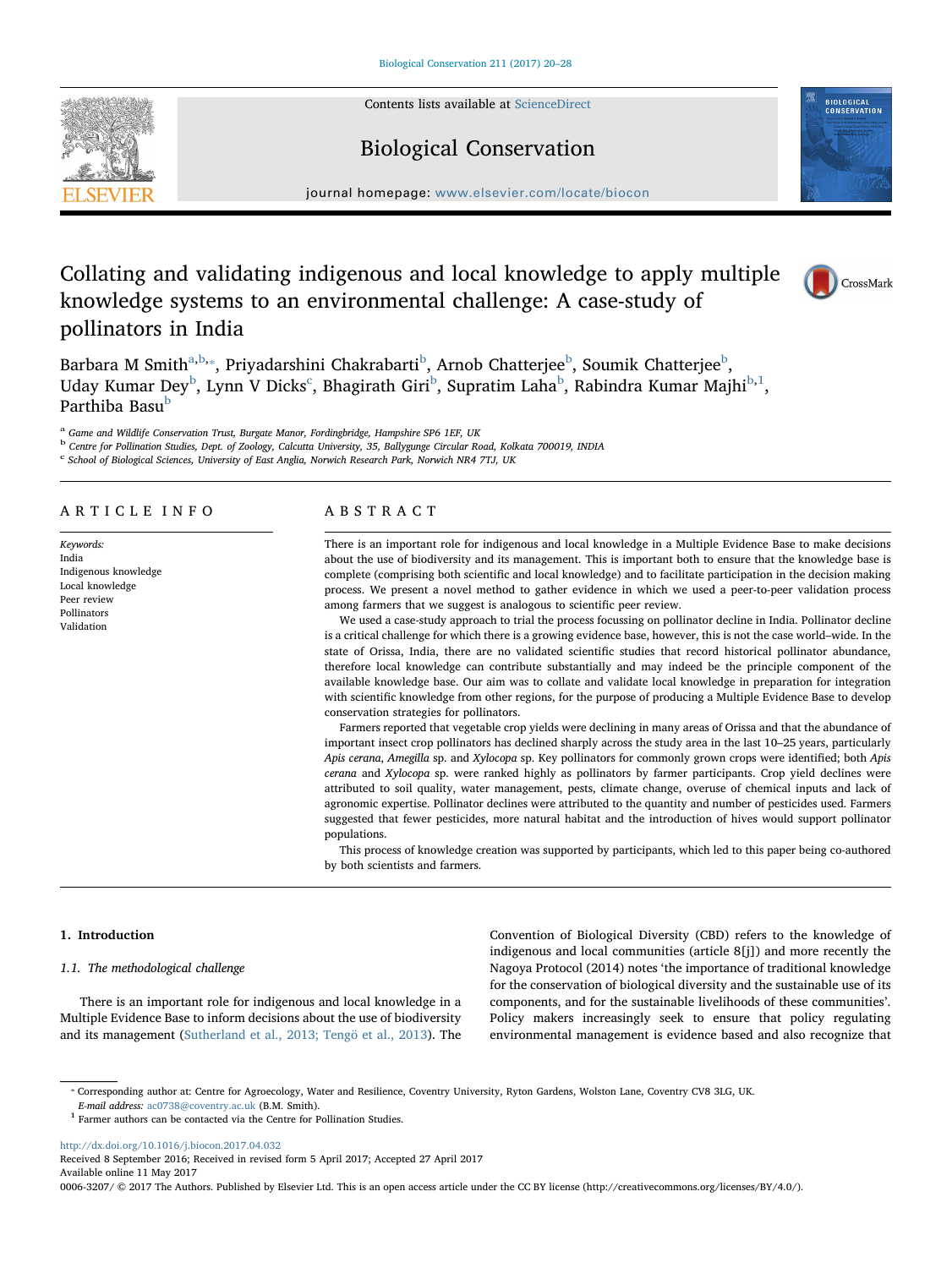the evidence may arise from parallel knowledge systems [\(IPBES, 2016](#page-8-1)). While there are materials available for collating Indigenous and Local Knowledge (ILK) and practices for specific challenges [\(Lyver et al.,](#page-8-2) [2015\)](#page-8-2), methods for integrating indigenous or local knowledge with the scientific evidence remain debated ([Gratani et al., 2011](#page-8-3)).

There are instances where local knowledge has been successfully gathered and incorporated into decision making with the agreement of the local community [\(Maclean and Cullen, 2009](#page-8-4)) but there is also concern about the validity and utility of local knowledge ([Bohensky and](#page-7-0) [Maru, 2011; Usher, 2000\)](#page-7-0). As a counter argument it has been pointed out that the process of validating indigenous or local knowledge with western scientific knowledge might be superfluous or misunderstands the epistemology of indigenous knowledge systems ([Gratani et al.,](#page-8-3) [2011; Matsui, 2015](#page-8-3)), and that poor tools may serve to alienate people further from participation (United Nations, 2013 [http://unfccc.int/](http://unfccc.int/resource/docs/2013/tp/11.pdf) [resource/docs/2013/tp/11.pdf](http://unfccc.int/resource/docs/2013/tp/11.pdf) accessed 23/02/2017). Although epistemological approaches in parallel knowledge systems may differ there is a need for a transparent tool to verify and validate evidence, one that does not alienate participants but which allows those co-creating policy to be confident that, within its own cultural framework, the knowledge is both valid and agreed.

[Sutherland et al. \(2013\)](#page-8-0) outline a 3-stage process for collating and integrating parallel knowledge systems to support integrated analysis for decision-making. The first of these stages is to recognize that there are fundamentally different types of knowledge, each associated with different needs for different stakeholder groups. The second stage is to collate and validate indigenous and local knowledge and the third stage is to partly combine it with available information from conventional scientific knowledge, using formal consensus methods such as the Delphi technique ([Mukherjee et al., 2015\)](#page-8-5). We developed stage two of this methodology and applied it to a case where indigenous and local knowledge could contribute substantially and may indeed be the principle component of the available knowledge base. Our aim was to collate and validate local knowledge in preparation for integration with scientific knowledge, for the purpose of producing a Multiple Evidence Base to develop conservation strategies for pollinators.

#### 1.2. The environmental challenge

There is a growing acknowledgement ([Diaz et al., 2015\)](#page-8-6) that pollinator decline is a global phenomenon [\(IPBES, 2016; Potts et al.,](#page-8-1) [2010; Tylianakis, 2013](#page-8-1)) and evidence that declining pollinator diversity and abundance can affect food security ([Chaplin-Kramer et al., 2014;](#page-7-1) [Delaplane et al., 2013; Garibaldi et al., 2011; Garibaldi et al., 2016;](#page-7-1) [Klein et al., 2007; Potts et al., 2016\)](#page-7-1) although uncertainty remains over the extent of the impact [\(Tylianakis, 2013](#page-8-7)). This concern extends to India ([Basu et al., 2011\)](#page-7-2) where little is known about pollinator population trends and there are no published empirical data explicitly linking a change in crop yields to pollinator abundance. This is worth underlining as it has been suggested that decisions, even at national policy level, have been made on the basis of scant evidence [\(Sutherland,](#page-8-8) [2013\)](#page-8-8). In India there are no validated scientific studies to elucidate recent trends in pollinator diversity or abundance. This presents researchers with a conundrum – how to determine whether change has already taken place in order to determine the direction of trends in pollinator abundance/diversity and to establish whether they are linked to changes in crop yield.

Through a recently completed project (Defra Darwin initiative 19- 024 [http://www.darwininitiative.org.uk/project/19024/](http://www.darwininitiative.org.uk/project/19024) accessed 23/ 02/2017) an important group of stakeholders were identified as smallholder subsistence farmers, including tribal people, who have personal and procedural knowledge of crop production. These subsistence farmers meet a large part of their nutritional needs through a variety of pollinator dependent vegetable crops [\(Chaplin-Kramer et al.,](#page-7-1) [2014\)](#page-7-1). The project included a participatory scheme, where local communities were engaged in pollinator monitoring efforts, thereby

developing citizen science and incorporating valuable capacity building components, as exemplified by Community Based Monitoring and Information Systems (CBMIS) ([Tengö et al., 2013\)](#page-8-9). During the project the partners and stakeholders came to a consensual understanding of critical goals that addressed overlapping concerns. The farmers expressed a need to be aware of potential negative drivers of vegetable yields and a desire for a suite of practicable interventions to protect or increase those yields. Scientists (also stakeholders) hypothesised that pollinator populations are declining and that this may be an important driver of changes in vegetable yields. Pollinator-friendly management practices may help to increase yields but the base-line information to develop this is missing. The exercise was designed to address the shared aims of the stakeholders. At a larger-scale, this information will also contribute to a) our understanding of whether there could be a 'pollinator crisis' in India, as found in other countries; b) the global evidence-base on the status of pollinators.

Two clear knowledge gaps emerged from dialogue: 1) there was a lack of information on the diversity of crops that were grown and the trends in productivity (frequently not reflected in official databases, Pers. Obs.) in the study areas; 2) there was also a lack of information of pollinator identity and trends in abundance and diversity. To further understand whether there is a 'pollinator crisis' in India, it is important to know which pollinators are important for crop pollination and whether any changes in crop productivity are linked to changes in pollinator diversity or abundance.

This paper focuses on collating traditional and local knowledge that can be validated in a meaningful and respectful way ([Gratani et al.,](#page-8-10) [2014; Sutherland et al., 2013](#page-8-10)). Validity is interpreted as the extent to which observations reflect the phenomena or variables we are interested in [\(Kvale, 1995; Tengö et al., 2013](#page-8-11)). The process of validation involves verification (structural correctness of the knowledge) and evaluation (demonstration of the ability of the knowledge base to reach the right conclusion) ([Vallejos and Morimoto, 2013](#page-8-12)). Here we present a novel method using consensual validation by peer groups of local knowledge holders, whereby knowledge is validated within its own cultural framework and carried out by individuals with the same mental model ([Biggs et al., 2011](#page-7-3)). We suggest this is loosely analogous to the peer review process carried out by scientists to validate scientific data, thus standardising the quality of validation between farmers and scientists. It is in contrast to other methods where the traditional or local knowledge is presented as an environmental report and validated in technical reviews ([Usher, 2000](#page-8-13)) or directly validated against scientific data ([Gratani et al., 2011\)](#page-8-3).

The aim of the knowledge gathering exercise was to establish whether farmer participants considered that the yields of pollinator dependent crops have changed in the last 10–20 years, whether pollinator abundance and diversity has changed over the same period via factual observations and then give their assessment of whether these phenomena (if they exist) are linked. A secondary aim was to identify possible mechanisms for any observed changes and potential interventions to conserve or restore crop yields and/or pollinator populations by asking farmers to make inferences based on their knowledge. We differentiate between factual observations and inferences; inferences are inferred mechanisms, causal links or theories, as distinct from factual observations. These can lead to hypotheses testable using experimental scientific approaches [\(Usher, 2000](#page-8-13)).

### 2. Method

The study sites were located in the East Indian state of Orissa and the study carried out in February 2014. The study sites were classified into three types representing different levels of farming intensity based on chemical inputs, vegetation cover, land cover and cropping intensity as described in ([Chakrabarti et al., 2014](#page-7-4)): 1) an area of high intensification with large crop fields, low natural vegetation cover and relatively high chemical inputs; 2) an area of low intensification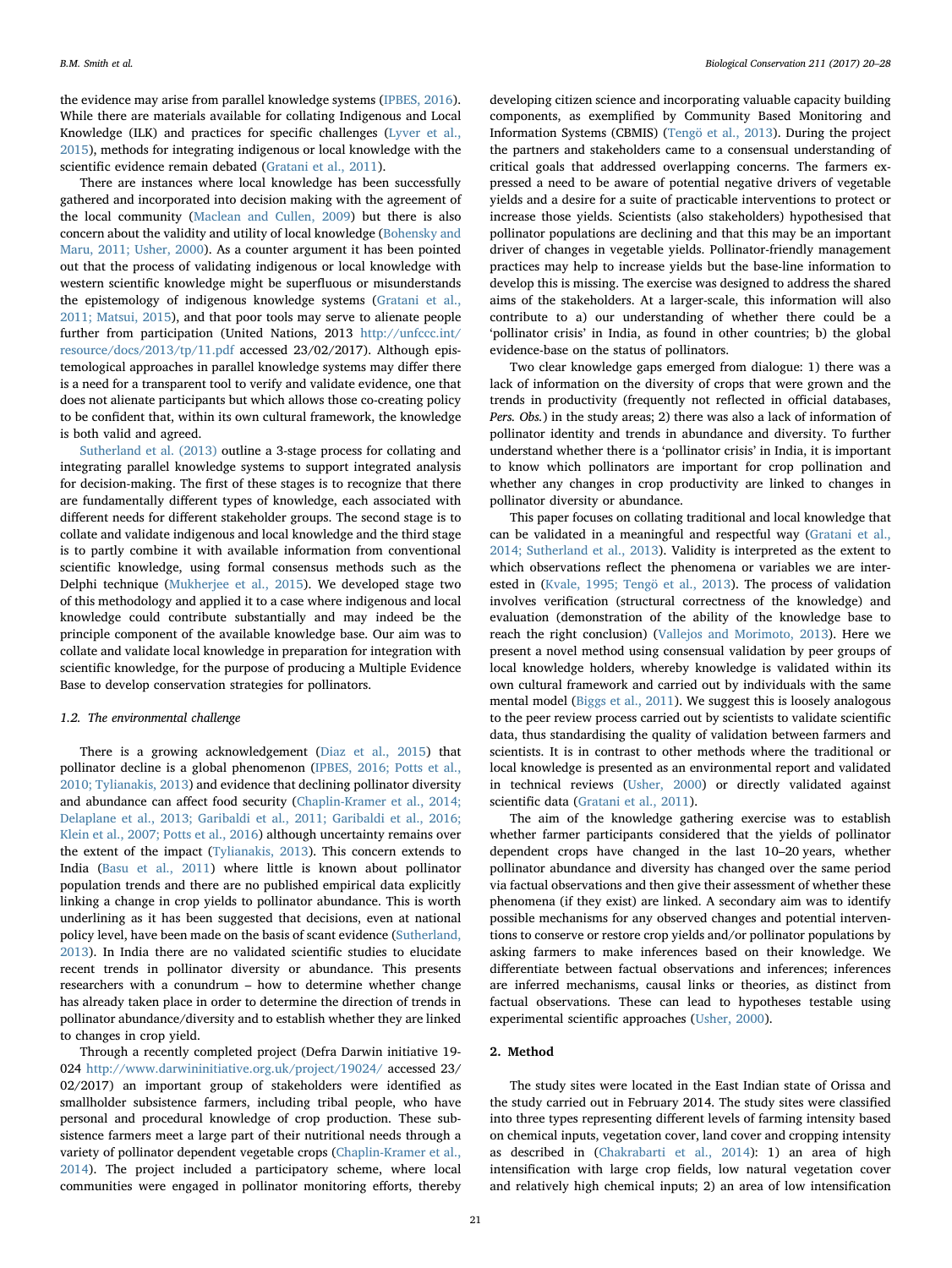#### <span id="page-2-0"></span>Table 1

Questions asked in structured discussions with farmer participants.

| Question                                                                                                  | Purpose            | Validation                               |
|-----------------------------------------------------------------------------------------------------------|--------------------|------------------------------------------|
| 1. Which crops do you grow?                                                                               | Evidence gathering | Within group consensus                   |
| 2. Is there any change in the yield in the crops you grow?                                                | Evidence gathering | Validated with farmers from other groups |
| 3. How do you know crops yields are changing?                                                             | Verification       | N/A                                      |
| 4. In your opinion, why are crop yields changing?                                                         | Opinion scoping    | Validated with farmers from other groups |
| 5. Looking at these pictures, can you name these insects?                                                 | Verification       | N/A                                      |
| 6. Do these species have a role in crop production?                                                       | Evidence gathering | Validated with farmers from other groups |
| 7. How do you know that these insects you mention have a role?                                            | Verification       | N/A                                      |
| 8. Which crops do you see these insects visiting?                                                         | Evidence gathering | Validated with farmers from other groups |
| 9. What do you understand by 'pollination'                                                                | Verification       | N/A                                      |
| 10. Are there other insect pollinators not shown here?                                                    | Evidence gathering | Validated with farmers from other groups |
| 11. Do crops need pollinators?                                                                            | Inference          | N/A                                      |
| 12. Why do you think crops need pollinators?                                                              | Inference          | N/A                                      |
| 13. How do you know?                                                                                      | Verification       | N/A                                      |
| 14. Which crops need pollinators the most?                                                                | Evidence gathering | Validated with farmers from other groups |
| 15. Please rank the pollinators in the picture book according to their value as crop pollinators          | Evidence gathering | Validated with farmers from other groups |
| 16. How do you judge how important the insects are as pollinators?                                        | Verification       | N/A                                      |
| 17. Have there been any changes in the abundance of any of these pollinators in the last 5, 10, 20 years? | Evidence gathering | Validated with farmers from other groups |
| 20. How do you know there has been a change?                                                              | Verification       | N/A                                      |
| 21. Would it be useful to have more pollinators?                                                          | Inference          | Validated with farmers from other groups |
| 22. In your opinion, how could their abundance be increased?                                              | Inference          | Validated with farmers from other groups |
| 23. Do pesticides affect pollinators?                                                                     | Evidence gathering | Validated with farmers from other groups |
| 24. How do you judge whether pesticides affect pollinators?                                               | Verification       | N/A                                      |

(extensive sites) with small fields, high cover of natural vegetation and relatively low chemical inputs and 3) an area of intermediate intensification according to the same criteria. 80 farmers operating on the boundary of the Darwin Initiative project were invited to participate by local 'rural advisors' who knew them well (the three rural advisors who coordinated attendance are authors on this manuscript); the 50 farmers who took part had not received training in pollinator identification and were not directly associated with project activities. Discussion took place within each study area in three randomly assembled groups of between 5 and 7 individuals. The groups were interviewed concurrently, each working with a different researcher in a separate break out space. In total, nine groups of farmers engaged in the exercise. At the session start, the purpose, process and expected output were explained to participants, who verbally gave consent. Participation was voluntary. Conversations were structured around the questions shown in [Table 1](#page-2-0) and took place in the local language and dialect. Facilitators encouraged participants to expand on the questions and allowed additional discussion. Detailed notes of the discussions were scribed.

Before discussing trends in pollinator abundance or diversity it was important to confirm that farmers could identify insect pollinators and had a common understanding of pollinator identity; this was confirmed by using a pictorial guide and quiz (Question 7, [Table 1\)](#page-2-0), ([Fig. 2](#page-3-0)). Farmers were asked 'what is this?' and 'can you name it?' Positive recognition was recorded if the (local) name was provided by more than one farmer. When each farming group identified an insect we asked "Which crops do you see these insects visiting?" (Question 8, [Table 1](#page-2-0)). This information was discussed and validated within study areas.

Discussion lasted for between one and two hours, after which a number of statements were derived by the researchers; example statements are shown in [Table 2.](#page-2-1) The participants regrouped and were asked to review each group's statements. All farmers had the opportunity to review the statements generated by other groups within their own study area.

Statements were read out and farmers had a brief discussion among themselves following which they were asked to either accept, reject or modify the statement — thereby providing internal validation and consensus for the statements made. In some cases there was a discussion about a particular point but in all cases agreement was reached through discussion. One set of agreed statements was produced from each of the three groups within each of the three zones (nine sets of statements). Farmers were not asked to verify statements from the six groups from the other two study areas.

### 2.1. Analytical approach

Differences in the number of crops grown in the study areas were tested using ANOVA (Genstat V 16). Other responses were collated and are here represented graphically. To interpret the answers to question 8 'which crops do you see these pollinators visiting?' we constructed a network ('anecdotal network') showing the linkages between the crop plants and the pollinators based on the anecdotal evidence from farmers.

#### 2.2. Network analysis – constructing an anecdotal network

Mutualistic networks are frequently used to represent interactions between mutually-benefited taxa, however, the network we constructed represented plant pollinator interactions based on local understanding. The information from the three study areas was pooled to form a single network describing plant-pollinator interactions based on farmer perceptions. In our network the interaction strength (shown graphically by the width of the connecting lines) indicates the number of farmer

#### <span id="page-2-1"></span>Table 2

Example statements that were generated in discussion with the farmer participants using the questions in a structured discussion. Statements were either detailed (type 1) and more general (type 2). Participants then discussed these and either a) agreed b) rejected or c) modified the statements.

| <b>Question</b>                                                                           | Statement Type 1                                                                                                                                                         | Statement Type 2                                                         |
|-------------------------------------------------------------------------------------------|--------------------------------------------------------------------------------------------------------------------------------------------------------------------------|--------------------------------------------------------------------------|
| Is there any change in the yield in the crops that<br>you grow?                           | Brinjal yield has declined by 25% in the last 10 years                                                                                                                   | All crops except cucumber have declined in yield in<br>the last 10 years |
| In your opinion, why are crop yields changing?<br>What do you understand by 'pollination' | Crop yields have changed due to a decreased fertility of the soil<br>In some plants the male and female flowers are on the same plant<br>but they still need pollinators | Pollination means moving pollen from male to female<br>flowers           |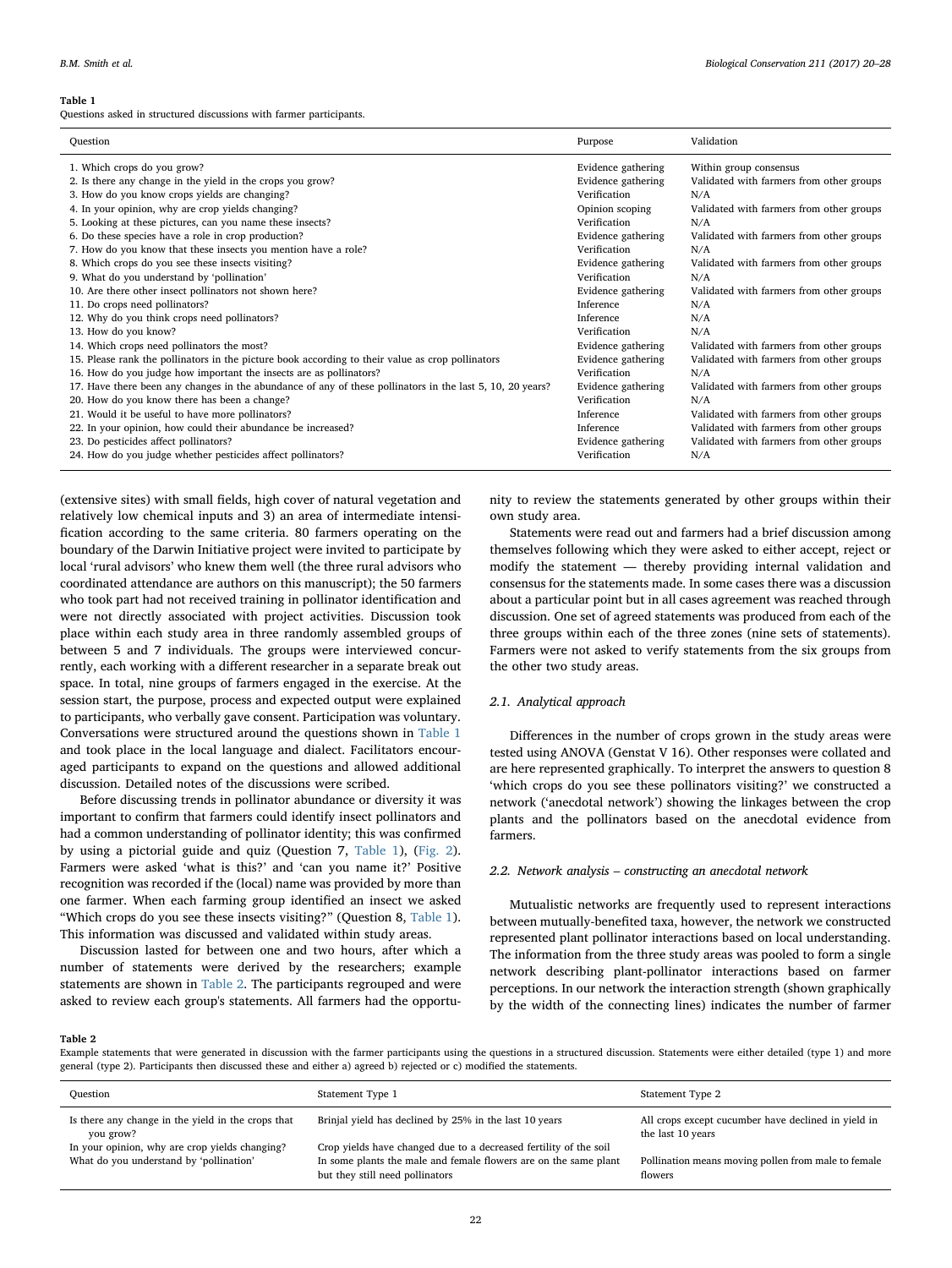groups that cited an interaction. We assumed that the more farmers that cited an interaction, the more confidence we could have that this interaction exists, therefore the line width can be seen to represent a proxy for confidence in the information. However, we acknowledge that this information is essentially biased because the chances of a farmer observing an interaction is influenced by detection probability based on size, insect rarity and visitation frequency. Therefore our network only provides information on positive interactions and it is not possible to draw inferences about lack of connections. A further bias is that farmers may misidentify closely related bee species; to minimise this effect we pooled data at genus level for all species except the two Apis species Apis dorsata and Apis cerana as these were readily distinguished by participants. Network analysis was performed by using "R" statistical software version 3.0.1[\(R\\_Core\\_Team, 2013](#page-8-14)) with "bipartite" [\(Dormann, 2013](#page-8-15)) and "SNA" [\(Butts, 2006\)](#page-7-5) used to construct the network and "ggplot2" [\(Wickham, 2009](#page-8-16)) and "igraph" ([Csardi and](#page-7-6) [Nepusz, 2006\)](#page-7-6) and packages used to visualise data.

### 3. Results

#### 3.1. Crop diversity

Farmers reported that collectively they grew 41 crops [\(Table 3](#page-3-1)). The number of crops grown did not vary between study areas ( $F_{2,8} = 0.07$ ,  $P = 0.935$ ). Each of the nine groups reported that they grew between 17 and 29 crops between them [\(Table 3](#page-3-1)). Three crops were grown ubiquitously: brinjal, ladies finger and ridge gourd. Other commonly grown crops (recorded by at least five of the nine groups involved) included Curcubits (bitter gourd, bottle gourd, cucumber, pointed gourd and pumpkin), legumes (broad bean, cow pea, flat bean, mung bean) as well as chilli, maize, mustard, radish, rice and onion. Three crops were only grown by farmers in one group (banana, spiny gourd and water spinach). Only three of the crops mentioned by farmers are known not to be dependent on pollination services at all, these were banana, maize and rice.

#### 3.2. Change in crop yields

Although there was general consensus between groups on the direction of change within each zone, trends of change in crop yield differed between zones [\(Fig. 1](#page-3-2)). In the extensive farming areas some crop yields were reported to have increased significantly, particularly

#### <span id="page-3-1"></span>Table 3

Number of farmer groups reporting that they grew each crop.

| Crop           | Number of farmer<br>groups | Crop           | Number of farmer<br>groups |
|----------------|----------------------------|----------------|----------------------------|
| Chilli         | 9                          | Cotton         | 4                          |
| Rice           | 9                          | Cucumber       | 4                          |
| Watermelon     | 9                          | Flatbean       | 4                          |
| Cauliflower    | 8                          | Ladies finger  | 4                          |
| Groundnut      | 8                          | Bean           | 3                          |
| Onion          | 8                          | Ginger         | 3                          |
| Potato         | 8                          | Khirai         | 3                          |
| Pulse          | 8                          | Peg Pea        | 3                          |
| Spiny Gourd    | 8                          | Rajma          | 3                          |
| Maize          | 7                          | Cori           | $\overline{2}$             |
| Palong         | 7                          | Kolmi          | $\overline{2}$             |
| Ridge gourd    | 7                          | Kundri         | $\overline{2}$             |
| Sesame         | 7                          | Lemon          | $\overline{2}$             |
| <b>Brinjal</b> | 6                          | Mung           | $\overline{2}$             |
| Pointed gourd  | 6                          | Musk melon     | $\overline{2}$             |
| Pui            | 6                          | P <sub>D</sub> | $\overline{2}$             |
| Peas           | 5                          | Wheat          | $\overline{2}$             |
| Pumpkin        | 5                          | Banana         | 1                          |
| Radish         | 5                          | Papaya         | 1                          |
| Tomato         | 5                          | Sunflower      | 1                          |
| Biri           | $\overline{4}$             |                |                            |

<span id="page-3-2"></span>

Fig. 1. Change in crop yield over ten years as reported by farmers in extensive, intermediate and intensive farming systems.

ridge gourd  $(+300\%)$ , tomato  $(+300\%)$ , brinjal  $(+50\%)$  and rice (+50%), although others were reported to have declined including broad bean (−15%), field bean (−15%), maize (−50%), mung (−25%), pulse (−25%) and sweet potato (−15%). In the intermediate and intensive farming areas farmers consistently reported a trend towards lower yields. Farmers in the intensive zone only assigned values to two crops, rice  $(-40%)$  and brinjal  $(-25%)$  but agreed a broad statement that all other crop yields had fallen. Farmers in the intermediate areas were more detailed, agreeing that brinjal (−50 to −80%), chilli (−30%), ladies finger (−80%), pumpkin (−50%) and cowpea (no value assigned) had all declined. The farmers drew their information from notes on yields that they kept in farm diaries which is a common practice.

Where crop yield had increased farmers cited new products (pesticides and hybrid seeds), new training (in pesticide use and husbandry) and solutions to water management as important factors. The declines in crop yield were attributed to overuse of pesticides (five out of nine groups), declining soil fertility (four groups), increased pest damage (four groups), climate change (four groups), pollinator loss (one group), increased use of fertilizer (one group) and lack of crop specific expertise (one group). The large increases in yield in ridge gourd and tomato were attributed to improved plant quality and hybrid seeds respectively.

### 3.3. Recognition of pollinating insects

The most frequently recognised pollinators (eight out of nine groups) were Amegilla spp. (blue-banded bees), Apis dorsata (the rock

<span id="page-3-0"></span>

Fig. 2. Number of farmer groups that recognised common pollinating species.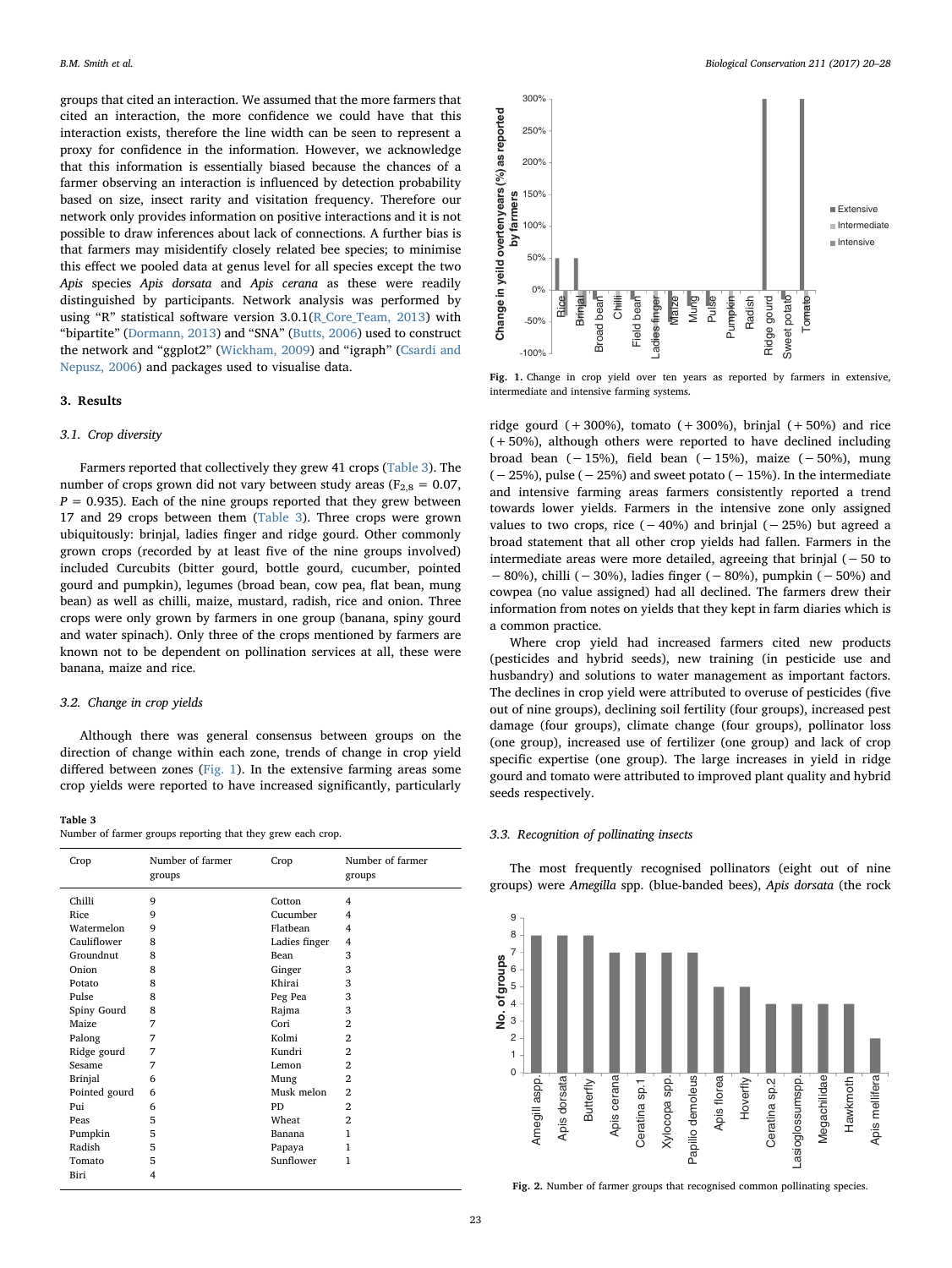<span id="page-4-0"></span>

Fig. 3. An anecdotal pollinator visitation network constructed from farmer participant observations of bee visits to different crops.

honey bee) and an example of a potentially pollinating butterfly represented by the peacock pansy (Junonia almana). Apis cerana (the Asiatic honey bee), one species of Ceratina sp. (a small carpenter bee) and Xylocopa sp. (carpenter bees) were recognised by seven of the nine groups as was the lime butterfly (Papilio demoleus), the larvae of which are a serious pest. The least well-recognised insect was the non-native Apis mellifera (the western honey-bee, which is not present in great numbers in Orissa).

#### 3.4. Role of insect pollinators in crop production

Farmers were then asked if they thought that the insects played any role in crop production. Apis dorsata, Apis cerana and Xylocopa spp. were identified as pollinators by all groups that recognised them. However Amegilla spp. (blue-banded bees), Ceratina spp. 2 (green small carpenter bees), Apis florea, Megachilidae (leaf cutter bees) and hummingbird hawk moths were inaccurately identified as pests by at least one of the groups.

When asked how they gained their identification skills and knowledge of insect behaviour farmers answered that it was gained from personal observation (farmers in eight groups), knowledge passed down by elders (three groups) and text books (one group).

### 3.5. Anecdotal network based on participant understanding of pollinator visitation

The anecdotal visitation network is relatively simple, showing five bee taxa (including two species of Apis) visiting 17 crops [\(Fig. 3](#page-4-0)). Apis dorsata was the best connected species, visiting 15 crops (species strength = 6.86), Lasioglossum spp.were the least well connected (species strength  $= 0.33$ ), reported as visiting only bitter gourd and pumpkin. Brinjal was known to be visited by most of the bees (five groups) and thus best connected (species strength  $= 1.43$ ). Spiny gourd was least connected and only visited by Apis dorsata (species strength  $= 0.33$ ).

#### 3.6. Participant understanding of pollination

Pollination was understood to be the process of moving pollen from male to female flowers (reported by eight groups) or 'pollen exchange' (one group). All famers agreed that all crops need pollination (reported by 9 groups); one group emphasised that, even if the male and female flowers were on the same plant, pollination was still necessary. No additional species of pollinating insects were voluntarily suggested by the participants. Eight groups of farmers suggested that pollination was necessary to increase yield while two suggested pollination was important for quality. One group underlined the importance of pollination for brinjal yield and another group answered that crops need pollinators because 'God' has designed it so. None of the validating farmers disagreed with this last statement.

Farmers gained their understanding of the process of pollination by observing the increased yield or fruit quality after pollination (reported by five groups) or by observing the relationship between visitation and yield (reported by 2 groups), from 'books' (four groups), formal training (one group) and parents (one group).

The crops identified as needing pollination most were: brinjal, pointed gourd, ridge gourd, spiny gourd, ladies finger, cucumber, mustard, sunflower, and pumpkin. Pollinators were ranked in importance differently in each system ([Table 4](#page-4-1)).

Farmers based this assessment on their observation of the number of bees seen flying (four groups, [Table 5](#page-5-0)), observation of the behaviour of bees they saw (five groups), general 'observation' (one group); one group assigned the insect's importance as a pollinator according to the amount of honey produced.

### 3.7. Changes in pollinator populations

Farmers were then asked whether the abundance of pollinator populations had changed in recent years (statements were combined to give the [Table 6](#page-5-1)). Apis cerana in particular was identified as having declined dramatically in all three farming systems. The only increase

### <span id="page-4-1"></span>Table 4

|  |  | Ranked importance of pollinators for crop pollination as estimated by farmer participants. |  |  |
|--|--|--------------------------------------------------------------------------------------------|--|--|
|--|--|--------------------------------------------------------------------------------------------|--|--|

| Can you rank pollinators<br>according to their importance<br>for crop pollination? | Intensive                                                                                                        | Intermediate                                                  | Extensive                                                                   |
|------------------------------------------------------------------------------------|------------------------------------------------------------------------------------------------------------------|---------------------------------------------------------------|-----------------------------------------------------------------------------|
| 2<br>3<br>4<br>5<br>6                                                              | Apis dorsata<br>Apis cerana<br>Xylocopa spp.<br>Ceratina spp.<br>Lasioglossum spp.<br>Lepidoptera<br>Apis florea | Apis cerana<br>Amegilla spp.<br>Xylocopa spp.<br>Apis dorsata | Apis cerana<br>Trigona spp.<br>Xylocopa spp.<br>Lepidoptera<br>Apis dorsata |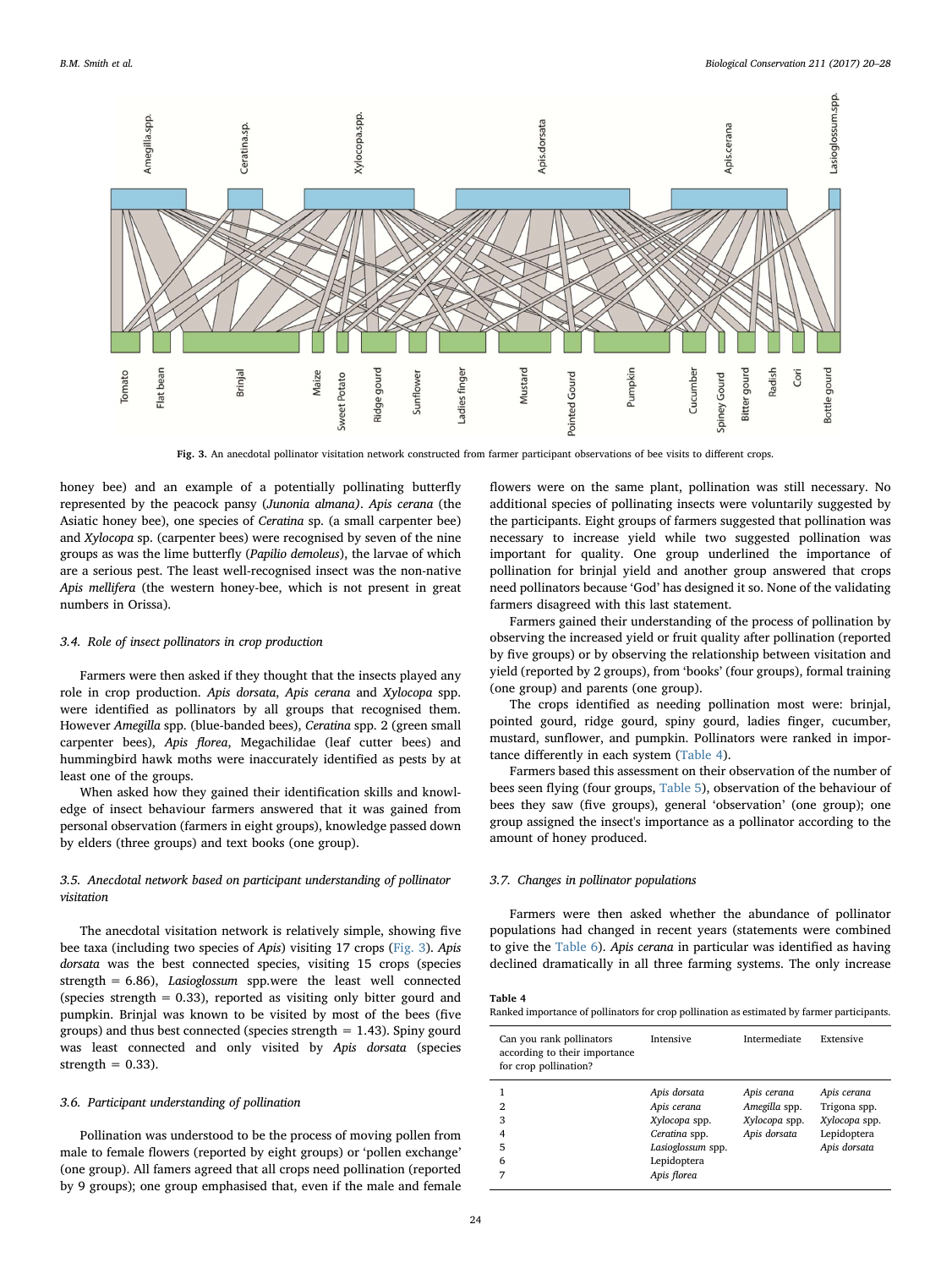#### <span id="page-5-0"></span>Table 5

Farmer statements identifying the source of their knowledge on which pollinators are important for crop pollination. Numbers represent the number of farmer of groups that gave this statement.

| How do you know which pollinators are the<br>most important? |   | Intensive Intermediate Extensive |  |
|--------------------------------------------------------------|---|----------------------------------|--|
| Observation - behaviour                                      | 2 |                                  |  |
| Observation - abundance on flowers the species 3<br>visits   |   |                                  |  |
| Observation - abundance of species of<br>pollinator          |   |                                  |  |
| Observation - honey production by the bee                    |   |                                  |  |
| Observation - improved crop yield linked to<br>visitation    |   |                                  |  |
| Observation - general                                        |   |                                  |  |
|                                                              |   |                                  |  |

Species specific comments

| Apis cerana   | Has a high vistation rate                      |
|---------------|------------------------------------------------|
| Apis dorsata  | Low visitation rate (ranked last, see Table 4) |
| Xylocopa spp. | Transfers pollen over large distances          |

#### <span id="page-5-1"></span>Table 6

Participant perception of pollinator declines over three time periods in three farming systems.

| Has pollinator abundance<br>changed? | Intensive                     | Intermediate | Extensive           |
|--------------------------------------|-------------------------------|--------------|---------------------|
| Apis cerana                          | Declined (rarely<br>$seen)^a$ | $-40%$       | $-70%$              |
| Xylocopa spp.                        | $-75%$                        |              | $-70%$              |
| Apis florea                          |                               |              | $-60%$ <sup>c</sup> |
| Amegilla spp                         |                               | $-60%$ and   | $-90%$              |
|                                      |                               | $-80%^{3}$   |                     |
| Apis dorsata                         |                               | $-80%c$      | $+300%$             |
| General bees (in Mustard)            |                               | $-50%$       |                     |
| Fewer pollinators generally          | Agreed                        |              |                     |

<span id="page-5-5"></span><sup>a</sup> Declined and not seen in the last 15–20 years.

<span id="page-5-6"></span> $^{\rm b}$  Declined and not seen in the last 10 years.

<span id="page-5-7"></span><sup>c</sup> Declined and not seen in the last 20–25 years.

was in Apis dorsata in the extensive zone, a trend that was independently suggested by two groups and was validated by all farmers from that zone.

Farmers were asked "what do you think has caused these changes in pollinator abundance?" [\(Table 7\)](#page-5-2). Eleven drivers were suggested, the most frequently cited being pesticide use (seven groups), although this was qualified in the intensively farmed zone where farmers suggested that it was the number of different pesticides that were used that caused problems rather than quantity in itself (one group). In the extensive area farmers suggested that the social bees (Apis dorsata and A. cerana) were able to recover and would be seen in the fields a few days after pesticide application. When asked how they came to these conclusions ([Table 8\)](#page-5-3) farmers cited observations that included dead and dying bees following pesticide application and general observation of patterns of bee activity and abundance. In the extensive area farmers agreed that weather had changed in the last few years, with cyclones increasingly taking place in the flowering season which reduced bee food supply and killed crop plants.

When asked if it would be useful to have more pollinators all farmers responded 'yes'. The farmers were then asked to suggest ways to increase pollinators [\(Table 9](#page-5-4)); the interventions they suggested focused upon pesticide reduction, ranging from 'go organic' to 'use selective pest control' and use 'insect predators rather than pesticides'. Other interventions were focussed on habitat manipulation and also on importing pollinators by using bee boxes (managed hives).

The questions then focused on the use of pesticides and the farmers

#### <span id="page-5-2"></span>Table 7

The drivers of change in pollinator abundance as reported by farmer participants. Numbers represent the number of farmer of groups that gave this statement, validated by two other groups from their area.

| What has driven changes in pollinator<br>abundance?          | <b>Intensive</b> | Intermediate | Extensive      |
|--------------------------------------------------------------|------------------|--------------|----------------|
| <b>Pesticides</b>                                            |                  |              |                |
| Pesticides negatively affect pollinators                     | $\overline{2}$   | 3            | $\overline{2}$ |
| The variety of pesticides(not excess                         | 1                |              |                |
| quantity) affects pollinators                                |                  |              |                |
| Climate variables                                            |                  |              |                |
| Climate change: cyclones during                              |                  | 1            |                |
| flowering season destroy pollinators                         |                  |              |                |
| <b>Habitat destruction</b>                                   |                  |              |                |
| Pollinators have been destroyed by                           |                  | 1            |                |
| human activity                                               |                  |              |                |
| No big trees left for pollinators to nest in                 | 1                |              |                |
| Loss of nesting habitat in general means<br>less pollinators | 1                |              | 1              |
| Selection felling affects pollinators<br>negatively          |                  |              | 1              |
| Forest fragmentation affects pollinators<br>negatively       |                  |              | 1              |
| Forest fire affects pollinators negatively                   |                  |              | 1              |
| Apis dorsata may have increased because                      |                  |              | 1              |
| they are aggressive and this                                 |                  |              |                |
| discourages human interference                               |                  |              |                |

#### <span id="page-5-3"></span>Table 8

Participant statements identifying the source of their knowledge around the causes of pollinator decline. Numbers represent the number of farmer of groups that gave this statement.

| How do you know?                                                          | Intensive | Intermediate | Extensive |
|---------------------------------------------------------------------------|-----------|--------------|-----------|
| Observation: After spraying there are no<br>bees present                  |           |              |           |
| Observation: Bees box colonies die after<br>spraying                      |           |              |           |
| Observation: Bees seen dead in front of<br>hives after pesticide spraying |           |              |           |
| Observation: Local people burn hives<br>because they are scared of stings |           |              |           |
| Observation – general                                                     |           |              | 3         |
| No response                                                               | 2         |              |           |

#### <span id="page-5-4"></span>Table 9

Interventions suggested by famers to increase pollinator abundance. Numbers represent the number of farmer of groups that gave this statement, validated by two other groups from their area.

| How to can we increase pollinator<br>abundance?                                                                                                                                             | <b>Intensive</b> | Intermediate | Extensive |
|---------------------------------------------------------------------------------------------------------------------------------------------------------------------------------------------|------------------|--------------|-----------|
| Go organic<br>Reduce pesticide use<br>Use selective pest control<br>Use insect predators rather than pesticides<br>Introduce bee boxes<br>Plant non-crop plants<br>Conserve natural habitat |                  | 2            |           |
| Plant more big trees                                                                                                                                                                        |                  |              |           |

were asked whether pesticides affected pollinators. All farmers responded in the affirmative. They were then asked how pesticides affect pollinators [\(Table 10\)](#page-6-0) and were then asked to say how they acquired that knowledge ([Table 11](#page-6-1)). Farmers were clear that pesticides either killed pollinators directly or indirectly by disrupting their physiology; however, some more subtle variations emerged. Apis dorsata and Apis cerana were reported to recover after pesticide applications and, of these two, A. dorsata was considered the most resilient. Farmers gained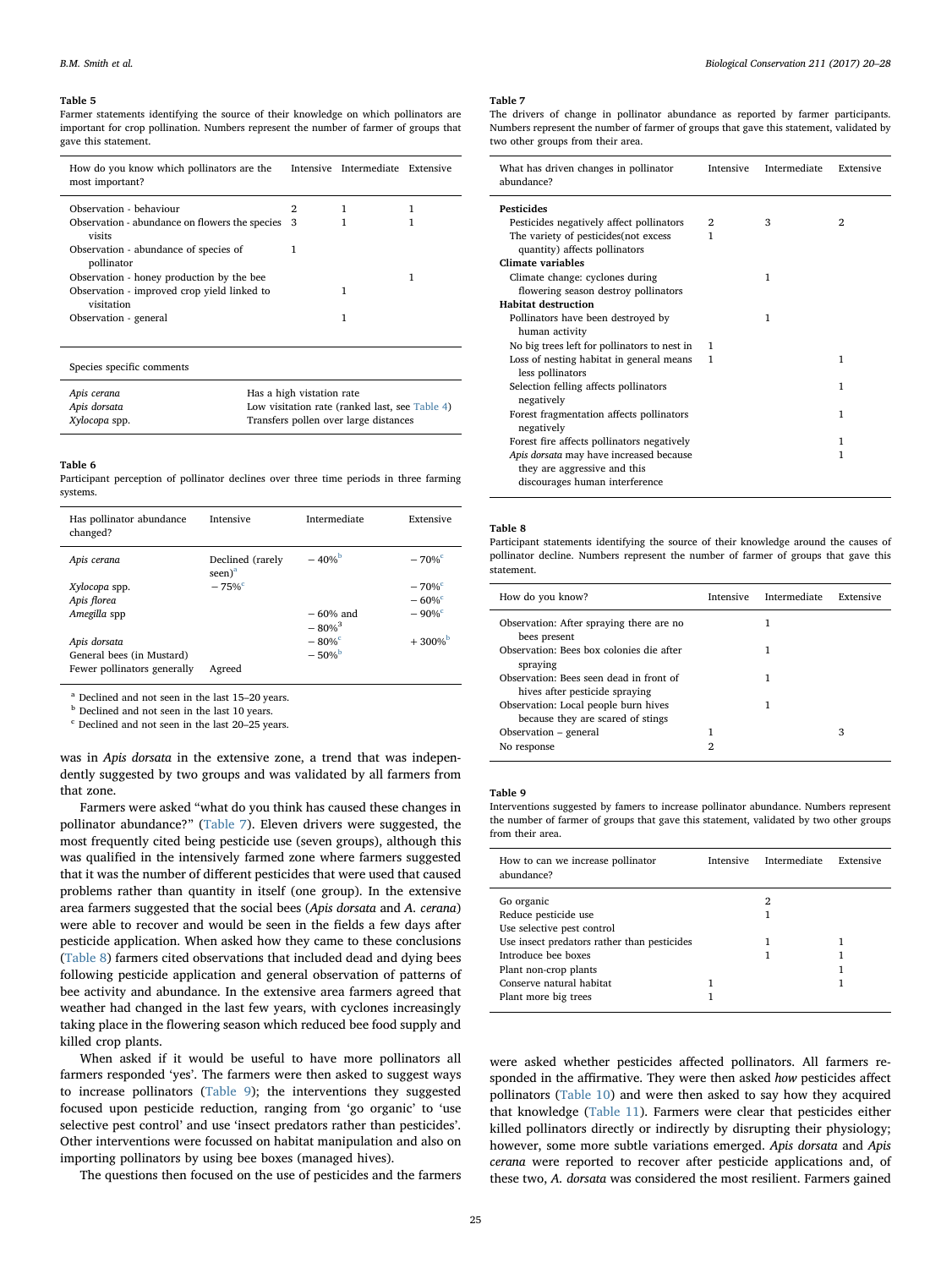#### <span id="page-6-0"></span>Table 10

Statements agreed by farmers in answer to the question 'How do pesticides affect pollinators?' Numbers represent the number of farmer of groups that gave this statement, validated by two other groups from their area,

| How do pesticides affect pollinators?                                                                                   | Intensive | Intermediate | Extensive |
|-------------------------------------------------------------------------------------------------------------------------|-----------|--------------|-----------|
| Pesticides kill pollinators                                                                                             | 2         | 1            | 2         |
| Pesticides stop pollinators reproducing                                                                                 | 1         |              |           |
| 'After pesticide spraying bees lose                                                                                     |           | 2            |           |
| coordination and can't find their way                                                                                   |           |              |           |
| home'                                                                                                                   |           |              |           |
| Pesticides are strong and kill both 'good<br>and bad' insects                                                           |           |              | 1         |
| Coragen[a pyrethroid] is the most lethal<br>pesticide                                                                   |           |              |           |
| Most pollinators are affected negatively by<br>pesticides but Apis dorsata and Apris<br>cerana recover after a few days |           |              |           |
| Apis dorsata is less affected by pesticides<br>than Apis cerana                                                         |           |              |           |
|                                                                                                                         |           |              |           |

#### <span id="page-6-1"></span>Table 11

Participant statements identifying the source of their knowledge around the impact of pesticides on pollinators. Numbers represent the number of farmer of groups that gave this statement.

| How do you know?                                                                | <b>Intensive</b> | Intermediate | Extensive |
|---------------------------------------------------------------------------------|------------------|--------------|-----------|
| Observation in the field after application of<br>pesticides                     | $\overline{1}$   |              | 2         |
| Observation: See good and bad insects<br>dying after application                |                  |              | 1         |
| Observation: Witness bee death after<br>application                             | 1                | 2            |           |
| Observation: After spraying dead bees<br>observed near water courses            | 1                |              |           |
| Observation: Seen hives 'dying' after<br>spraying                               | 1                | 1            |           |
| Observation: Seen bees flying away during<br>spraying                           |                  | 1            |           |
| Observation: Seen that earthworms are<br>also affected by pesticides (by dying) |                  | 1            |           |

knowledge by observing bee death and reported witnessing them flying away from pesticide sprays.

#### 4. Discussion

#### 4.1. Method

The aim of developing this method was to enable researchers to collate knowledge from indigenous and local knowledge systems to determine evidence-based management strategies in which local communities have their knowledge included, and in which they consequently have a voice. To test this method, we selected a case-study (pollinators in India), that was 1) an example of a system about which little information had been collected by scientists and for which local knowledge was likely to provide the principle evidence; 2) an urgent issue of both local and global concern (([IPBES, 2016\)](#page-8-1).

Underpinning this approach is the assumption that the process collects factual information. This is distinct from work which attempts to represent whole knowledge systems [\(Brondizio, 2008\)](#page-7-7). It is widely acknowledged that it is important that the evidence collated is validated by peers, as each knowledge system requires appropriate validation that is aligned with its own values ([Tengo et al., 2014\)](#page-8-17) and for this we opted to validate the acquired information from within the community using a consensual 'peer-review' approach [\(Sutherland](#page-8-0) [et al., 2013](#page-8-0)). In the evidence gathering process we used metrics that could be construed as being rooted in a western scientific framework ([Jordan and Kapoor, 2016\)](#page-8-18), such as [\(Doran, 2002\)](#page-8-19) the use of percen-

tages, and linear cause and effect relationships. However, the aim was to arrive at a set of potentially different but ultimately comparable conclusions from a range of stakeholders and we were keen to capture evidence so that it can be used to facilitate the harmonisation of knowledge further upstream in the management/policy development process. Although no difficulties were encountered when asking about proportions or abundance in our case study, we acknowledge that there is a strong need to co-develop metrics between stakeholders and that this would increase the potential for equitable representation of stakeholder knowledge in management and policy development. Our aim was to gather evidence that would not only stand independently but also be ready for integration with evidence from other knowledge systems [\(Tengo et al., 2014\)](#page-8-17).

There has been a debate over participatory approaches to research and authors raise concerns that even participatory methods can be exclusive and only give the illusion of participation [\(Jordan and](#page-8-18) [Kapoor, 2016](#page-8-18)). However, others argue that this can be avoided by careful construction of the participatory process. This should be approached by developing dialogues 'in a problem solving a process (rather than a static arrangement) involving negotiation, deliberation, knowledge generation' [\(Berkes, 2009\)](#page-7-8). It is within this kind of framework that method we suggest would work optimally.

#### 4.2. Assessment of the evidence collated

The data collated provides the only information available on local crop yields and an indication of pollinator trends in Orissa. As there is no scientific information available on these issues from this region, it is a useful starting point for participatory research with famers. The overall message supported current understanding from global analyses that pollinators are declining [\(Potts et al., 2010](#page-8-20)) and suggests that there have been substantial declines in the last 10–25 years for some bee species which farmers reported as visitors of pollinator-dependent crop flowers. This is a warning sign that there is an issue which needs urgent attention.

Specifically, the evidence collated addressed the knowledge gaps identified in the participatory process adopted by the Darwin Initiative project (19–024). Declining yields were observed by farmers for insectpollinated staple crops which were important in local diets, such as beans, pulses, brinjal (in the intensive and intermediate areas) and ladies finger (in all areas). These crops are known to provide important micronutrients, ([Chaplin-Kramer et al., 2014](#page-7-1)). The extent to which pollinator imitation in these crops would actually deprive people of important nutrients from their diets would depend on exactly what they eat, and would require empirical analysis, as conducted by [\(Ellis et al.,](#page-8-21) [2015\)](#page-8-21).

It was suggested by the participants that curcubits (pointed gourd, ridge gourd, spiny gourd, pumpkin, cucumber), brinjal, ladies finger, mustard and sunflower were all dependent on pollination to maximise yield, something that is reflected in the literature. It is known that brinjal, mustard, ladies finger and sunflower all have a modest requirement for insect pollination and yields will increase by 10 to < 40% with insect pollination. Cucumber is more dependent — lack of insect pollinators can reduce yields 40 to < 90%; for other curcubits, insect pollination is essential — production will be reduced by  $\geq 90\%$ without animal pollinators [\(Klein et al., 2007\)](#page-8-22).

Five pollinating taxa were identified as having changed in abundance in the last 10–25 years: Apis cerana, Apis dorsata, Apis florea, Amegilla spp. and Xylocopa spp. With the exception of Apis dorsata, which was reported to have increased in the extensively farmed areas, all bee species were estimated to have declined in abundance. Unlike the other species Apis dorsata is a migratory species which may respond to wider level landscape changes [\(Woyke et al., 2012](#page-8-23)). In some cases, the decline in abundance was reported to be dramatic (Amegilla spp. abundance was said to have declined by 90% in the extensive zone).

We used a network to visualise the pollinator visitation information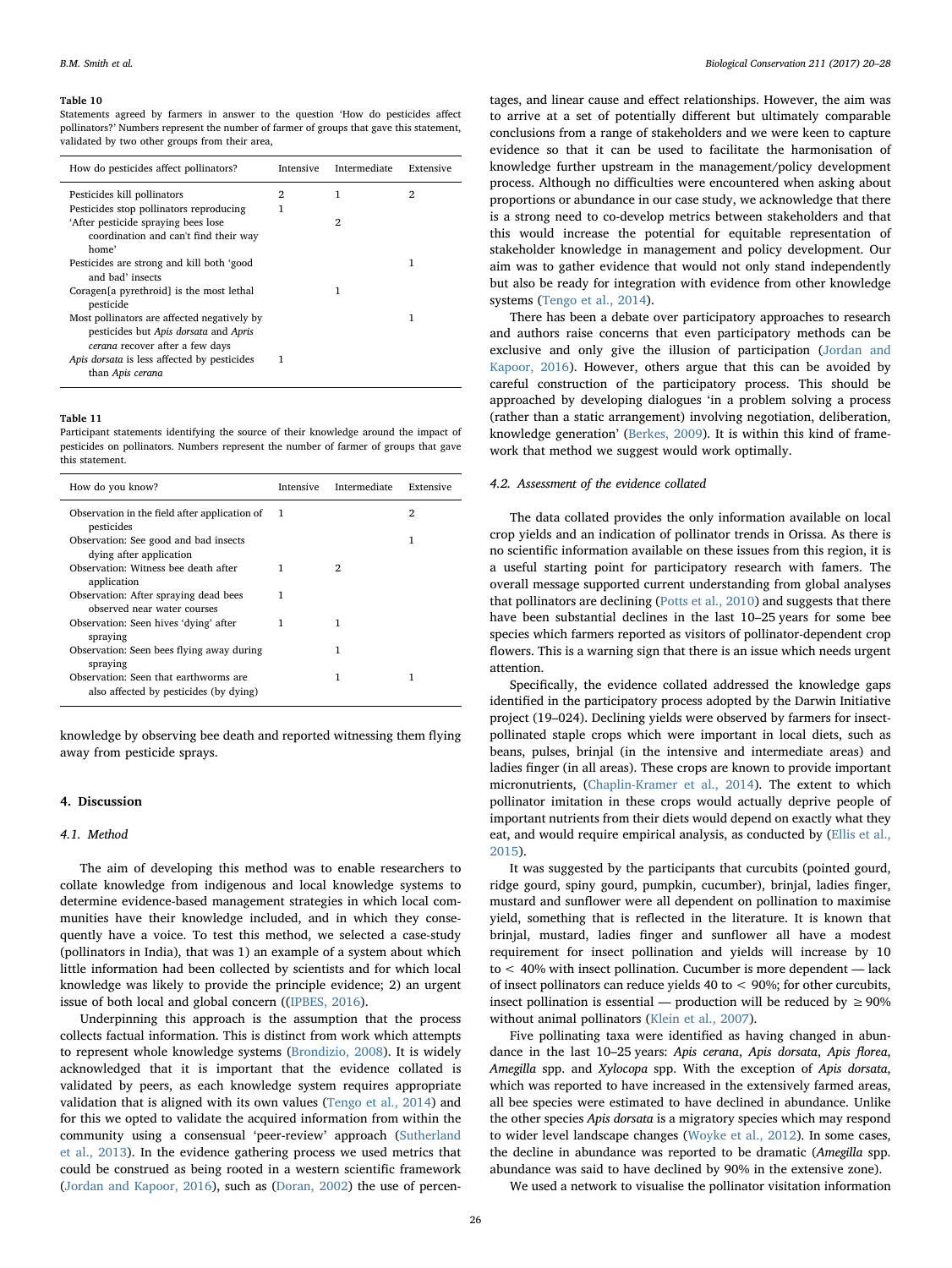provided by farmers. The majority of visits were ascribed to Apis dorsata, Apis cerana, Xylocopa spp. followed by Amegilla spp. suggesting that the declines in these species could have a significant impact on food security. Ceratina spp. and Lasioglossum spp. were also mentioned but connected with only two and three of the crops respectively. The crops that were identified as being visited by the greatest diversity of insects were brinjal, pumpkin, ladies finger and mustard. Although visitation does not confirm that pollination is taking place it is suggestive of it and the network provides a basis for further work.

In other studies, concerns have been raised that non-experts are unable to provide good information due to poor ability to identify bees ([Kremen et al., 2011\)](#page-8-24). In our study the larger bees were well recognised by the majority (but not all) of the farmers. However, the smaller honey bee Apis florea and the solitary bee species belonging to the genus Lasioglossum and the family Megachilidae were less well recognised. In general it is has been observed that smaller species are less likely to be noticed or identified even by relatively experienced people (Stuart Roberts, (pers. comm.)). Bees are not generally well recognised without training which means that more confidence can be placed on information relating to common species.

Farmers used inferred knowledge to provide informed opinions as to why crop yield had changed but did not link crop yield to pollinator visitation. Only one group suggested that a lack of insect pollinators was driving crop yield losses, despite all groups later showing enthusiasm for encouraging pollinators. Nevertheless, participants understood the process of pollination, and although farmers were less sure of the role of specific insects in crop production, the larger bees (Apis dorsata, Apis cerana and Xylocopa spp.) were all identified as pollinators by the groups that commented. The smaller solitary bees such as Lasioglossum and Megachilidae, along with hoverflies and hawkmoths, were less frequently recognised as pollinators. We suspect that this could represent a detection bias in the knowledge base. Furthermore, some of the smaller species such as Apis florea and even Amegilla spp. were identified as crop pests by some of the participants. The effectiveness of the majority of pollinating species has been poorly studied in science and, in many studies, bees other than honeybees, bumblebees or carpenter bees are classed together (based on size) despite having diverse life-histories and physiology. For example in ([Kremen et al., 2002](#page-8-25)), Lasioglossum species are included in a category called 'small and stripy'.

There has been much discussion in the scientific literature about the impact of pesticides on pollinators in both scientific literature [\(Godfray](#page-8-26) [et al., 2015\)](#page-8-26) and in the public domain. The farmers in all study zones considered that pesticides had a negative impact on pollinators, using observations from their fields to support this assertion. One group identified a specific pyrethroid (known as Coragen – active ingredient: chlorantraniliprole) as having a great impact on bees, also confirmed by scientific research [\(Ceuppens et al., 2015](#page-7-9)).

Drawing on their experience famers suggested possible interventions to conserve or restore pollinator populations which included reducing pesticide use, managing natural pest predators, conserving or restoring diverse natural habitats and introducing bee boxes (managed hives). The approaches for interventions suggested by the farming community are echoed by the FAO [\(http://www.fao.org/family](http://www.fao.org/family-farming/en)[farming/en](http://www.fao.org/family-farming/en) accessed 6-9-16). Our findings highlight the importance for maintaining diverse non-crop habitats in agricultural landscapes for improved pollinator health. Other authors also underscore the need for researchers, policy makers and farmers to collaborate to mainstream pollinator conservation and management ([Rose, 2015\)](#page-8-27). The suggestions made by the farming community in the present study are useful; not only are they practical and testable but show a willing engagement on behalf of the farming community and can be considered a good basis for participatory research, indicating scope for co-producing management guidelines for pollinators.

threatened in the study area, particularly in intensively farmed areas. This requires immediate attention from policy makers to consider the management of both farmland and adjacent natural habitats that may support pollinators. The farmers suggested that a reduction in the use of pesticides would be beneficial and therefore alternative strategies for pest control need to be developed and can be considered a priority for research.

In summary, our paper tests a new approach to validate factual and inferential indigenous and local knowledge in the context of an environmental issue that is both local and global in nature. This process will increase the opportunities for communities to contribute to evidence based management strategies. In our case study, there is as yet little relevant scientific knowledge to integrate with the indigenous and local knowledge locally – there is a large scientific knowledge gap relating to trends in pollinator abundance in India and there is little information on key crop pollinators for vegetables. The validated indigenous and local knowledge represents the majority of what we know. This is likely to be the case for many environmental issues, when considered at specific locations and for human livelihood.

A lack of long-term data on pollinator abundance and distribution typifies the situation in much of the world. In areas where data are poor, local knowledge will form the basis of the evidence for determining local conservation needs and strategies. Using this method we captured valuable data that can be used to inform strategies for both policies and management, despite there being little scientific data available, and initiated a shared platform for farmers and scientists to begin to work on a problem that affects us all.

#### Acknowledgements

The authors would like to thank the Orissa Farmer's Association and the farmers of Orissa who engaged in the project with energy and commitment. To retain participant anonymity, only the summary data presented in this paper could be made available. This work was carried out as part of the project Enhancing the Relationship between People and Pollinators in Eastern India, and was funded by the Defra Darwin Initiative (Project No. 019-24). LVD was supported by the Natural Environment Research Council (grants NE/K015419/1 and NE/ N014472/1).

#### References

- <span id="page-7-2"></span>Basu, P., Bhattacharya, R., Ianetta, P., 2011. A Decline in Pollinator Dependent Vegetable Crop Productivity in India Indicates Pollination Limitation and Consequent Agroeconomic Crises. Nature Preceedings. [http://precedings.nature.com/documents/](http://precedings.nature.com/documents/6044/version/1/files/npre20116044-1.pdf) 6044/version/1/fi[les/npre20116044-1.pdf](http://precedings.nature.com/documents/6044/version/1/files/npre20116044-1.pdf).
- <span id="page-7-8"></span>[Berkes, E., 2009. Evolution of co-management: role of knowledge generation, bridging](http://refhub.elsevier.com/S0006-3207(17)30730-9/rf0010) [organizations and social learning. J. Environ. Manag. 90, 1692](http://refhub.elsevier.com/S0006-3207(17)30730-9/rf0010)–1702.
- <span id="page-7-3"></span>[Biggs, D., Abel, N., Knight, A.T., Leitch, A., Langston, A., Ban, N.C., 2011. The](http://refhub.elsevier.com/S0006-3207(17)30730-9/rf0015) [implementation crisis in conservation planning: could](http://refhub.elsevier.com/S0006-3207(17)30730-9/rf0015) "mental models" help? [Conserv. Lett. 4, 169](http://refhub.elsevier.com/S0006-3207(17)30730-9/rf0015)–183.
- <span id="page-7-0"></span>Bohensky, E.L., Maru, Y., 2011. Indigenous knowledge, science, and Resilience: what have we learned from a decade of international literature on "integration"? Ecol. Soc. 16, 6. <https://www.ecologyandsociety.org/vol16/iss4/art6/>.
- <span id="page-7-7"></span>[Brondizio, E., 2008. Amazonian Caboclo and the Acai Palm: Forest Farmers in the Global](http://refhub.elsevier.com/S0006-3207(17)30730-9/rf0025) [Market. The New York Botanical Garden Press, New York](http://refhub.elsevier.com/S0006-3207(17)30730-9/rf0025).
- <span id="page-7-5"></span>Butts, C.T., 2006. Sna: tools for social network analysis. [https://cran.r-project.org/web/](https://cran.r-project.org/web/packages/sna/index.html) [packages/sna/index.html](https://cran.r-project.org/web/packages/sna/index.html).
- <span id="page-7-9"></span>[Ceuppens, B., Eeraerts, M., Vleugels, T., Cnops, G., Roldan-Ruiz, I., Smagghe, G., 2015.](http://refhub.elsevier.com/S0006-3207(17)30730-9/rf0035) Eff[ects of dietary lambda-cyhalothrin exposure on bumblebee survival, reproduction,](http://refhub.elsevier.com/S0006-3207(17)30730-9/rf0035) [and foraging behavior in laboratory and greenhouse. J. Pest. Sci. 88, 777](http://refhub.elsevier.com/S0006-3207(17)30730-9/rf0035)–783.
- <span id="page-7-4"></span>[Chakrabarti, P., Rana, S., Sarkar, S., Smith, B., Basu, P., 2014. Pesticide-induced oxidative](http://refhub.elsevier.com/S0006-3207(17)30730-9/rf0040) stress in laboratory and fi[eld populations of native honey bees along intensive](http://refhub.elsevier.com/S0006-3207(17)30730-9/rf0040) [agricultural landscapes in two Eastern Indian states. Apidologie 46, 107](http://refhub.elsevier.com/S0006-3207(17)30730-9/rf0040)–129.
- <span id="page-7-1"></span>Chaplin-Kramer, R., Dombeck, E., Gerber, J., Knuth, K.A., Mueller, N.D., Mueller, M., Ziv, G., Klein, A.-M., 2014. Global malnutrition overlaps with pollinator-dependent micronutrient production. Proc. R. Soc. B Biol. Sci. 281, 1794. [http://rspb.](http://rspb.royalsocietypublishing.org/content/royprsb/281/1794/20141799.full.pdf) [royalsocietypublishing.org/content/royprsb/281/1794/20141799.full.pdf.](http://rspb.royalsocietypublishing.org/content/royprsb/281/1794/20141799.full.pdf)
- <span id="page-7-6"></span>[Csardi, G., Nepusz, T., 2006. The igraph software package for complex network research.](http://refhub.elsevier.com/S0006-3207(17)30730-9/rf0050) [Interjournal, Complex Syst. 1695, 1](http://refhub.elsevier.com/S0006-3207(17)30730-9/rf0050)–9.
- [Delaplane, K.S., Dag, A., Danka, R.G., Freitas, B.M., Garibaldi, L.A., Goodwin, R.M.,](http://refhub.elsevier.com/S0006-3207(17)30730-9/rf0055) [Hormaza, J.I., 2013. Standard methods for pollination research with](http://refhub.elsevier.com/S0006-3207(17)30730-9/rf0055) Apis mellifera. J. [Apic. Res. 52, 12](http://refhub.elsevier.com/S0006-3207(17)30730-9/rf0055).